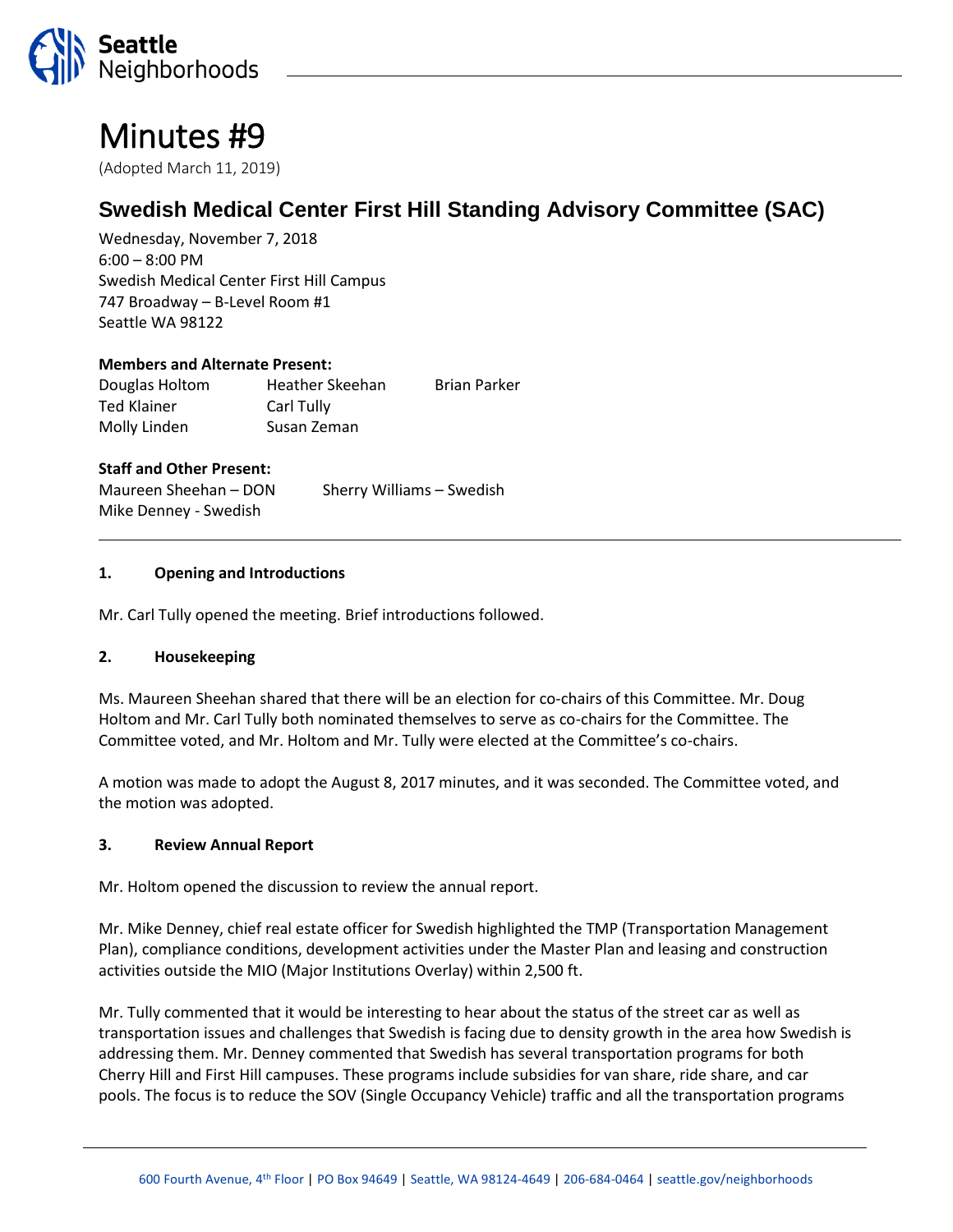has been successful. Swedish continues to have conversations about the street car and its impacts to traffic such as maneuvering the street cars without blocking traffic along Madison and Broadway. They are looking at making the parking garage accessible, easier, and faster for vehicles getting into Broad St.

Mr. Denney provided an update on the development and existing planning for the NW Tower and Block 95. Ms. Sherry Williams mentioned the community benefits, that they have been working with FHIA (First Hill Improvement Association) for the First Hill Park. Swedish has allocated \$500,000 for the project. Swedish has reimbursed FHIA for the design cost and supported each other on the design process of the park. Swedish is closely monitoring its community benefits responsibilities.

Mr. Holtom noted that Swedish provided the funds for the First Hill Park and the redesign is complete. It is now doing a fundraising for the public art piece and will begin construction by the end of this year.

A comment was made if there was a significant increase in use of the street car when it was opened and presumably an improvement in the SOV (Single Occupancy Vehicle) and CTR (Commute Trip Reduction) data. Mr. Denney commented that he will find out the data.

Mr. Tully asked if there are any data that relates to achieving the SOV targets, and Mr. Denney mentioned that he can get more details about the data. He added that they provided the data to SDOT and WSDOT validates the data.

Ms. Susan Zeman commented that she is interested to see the transportation data between the previous campaigns. She mentioned that one of the key complaints she heard from her colleagues was that they would like to see more reimbursement on the ORCA card.

Ms. Williams commented that in the last two years compared caregivers commute programs that promotes alternative modes of transportation for caregivers that provided opportunities for rideshare, cycling, offering van pools and a parking app in the smartphones, as well as improving commute information in the website to provide more connections. She mentioned that she will provide the data to show the program and highlight the improvements.

Mr. Denney commented that what Swedish First Hill did last year was to hire a concierge position in the parking office so employees and staff could call and assist in their modes of transportation, trip planning to help them which buses are available and convenient for them to utilize or any rideshare and carpool information. He added that he will provide the data and statistics showing the use.

A question was asked about bike infrastructures and showers available at campus for staff and employees. Ms. Williams noted that they have done some improvements and reorganizing of the facilities and she will provide more information about the current locations. Mr. Denney added that they are working on it as part of the project to get ready for the tower build, shifting different areas around campus. He mentioned that they are figuring out where to install staff showers by the bicycle storage area.

Ms. Zeman commented that based on her conversations with her colleagues and her own experience that the number one reason preventing riding bicycles to work is the lack of shower facilities and bicyclists could not find them. Mr. Denney mentioned that he will investigate it and he also added that he is working with the Cherry Hill campus on shower locations.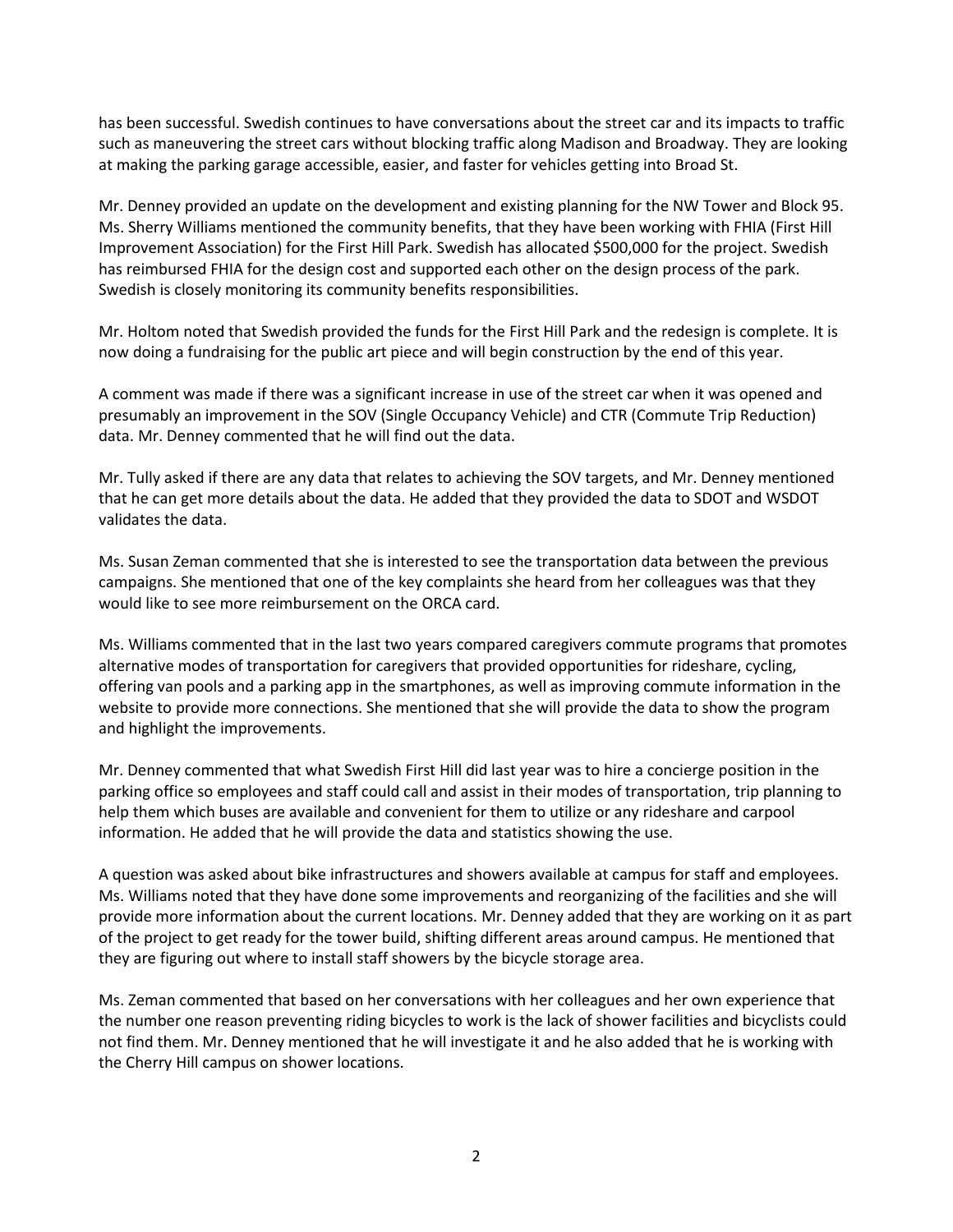Mr. Denny noted that the biggest challenge for Swedish is space. He noted that there are not enough locations to move clinics in a cost-effective way, but he commented that he is willing to look at the shower location issue for employees and staff who ride the bicycle to work. Mr. Tully commented that this is a point of concern and it was interesting to hear from an employee's point of view and he would like to know about how Swedish can mitigate this shower location and ORCA reimbursement concerns, and how does Swedish gather input to provide useful information to decision makers.

Mr. Denney commented that Swedish is currently having internal conversations on how to improve and rework the transportation programs for staff and employees including ORAC reimbursements, etc. Ms. Williams added that they are working with a bike repair company as a benefit to staff and employees where they could bring their bicycles and do general bike repairs and service during the summer months in each of the campus and be subsidize for a certain amount.

Ms. Zeman asked about the status of Projects B and E in the annual report and Ms. Nancy Rogers referred to Project E (Block 95) and Project B (NW Tower). The NW Tower remains on hold.

Ms. Rogers mentioned that the MUP has been submitted and gone through several reviews before it was put on hold. The approvals that were obtained earlier were the City Council approval for alley vacation on Block 95 and term permit for the skybridge, and a conceptual approval for below grade tunnel. They notified the City to take off the hold on Block 95 and will do a resubmittal of the application to respond to the most recent corrections from the architecture team. The reason for moving the MUP forward because the building is a safety hazard.

Ms. Sheehan mentioned that the Committee has reviewed and commented on these projects to SDCI (Seattle Department of Constructions & Inspections) during the MUP review. There will be no Committee comments going forward, only status updates.

Mr. Denney mentioned that there are no significant changes in the MUP. The reason for the delay is Swedish is reviewing the projects carefully in order to keep pace with the current trends in the health care industry. Swedish is looking at how to make these projects more efficient to meet the needs of the campus and making sure that it is done right. Swedish has identified the function of the building, but there are no specific details on what the different floors would look like. Swedish decided to hold off until the planning on the tower is finished.

Mr. Tully asked if there is a timeline for the review. He added if there is a process in place in managing through review and approval process, and Ms. Rogers explained that part of the MUP process is for additional environmental reviews, and the City will be doing an addendum to the EIS and to the MIMP to accommodate and address the impacts on the new project at Block 95.

Mr. Denney suggested to have a process 101 discussion, so the new Committee members can understand the MUP submittal process and updates to the project.

A comment was made that knowing what is happening around the area would be helpful for neighbors to receive an updated project status. He added that there were 15 mature trees that were removed along Cherry and Boren and he does not know if these was related to the project. Mr. Denney responded that he does not know if the trees that were taken down will be replace since there is a landscape plan already in place.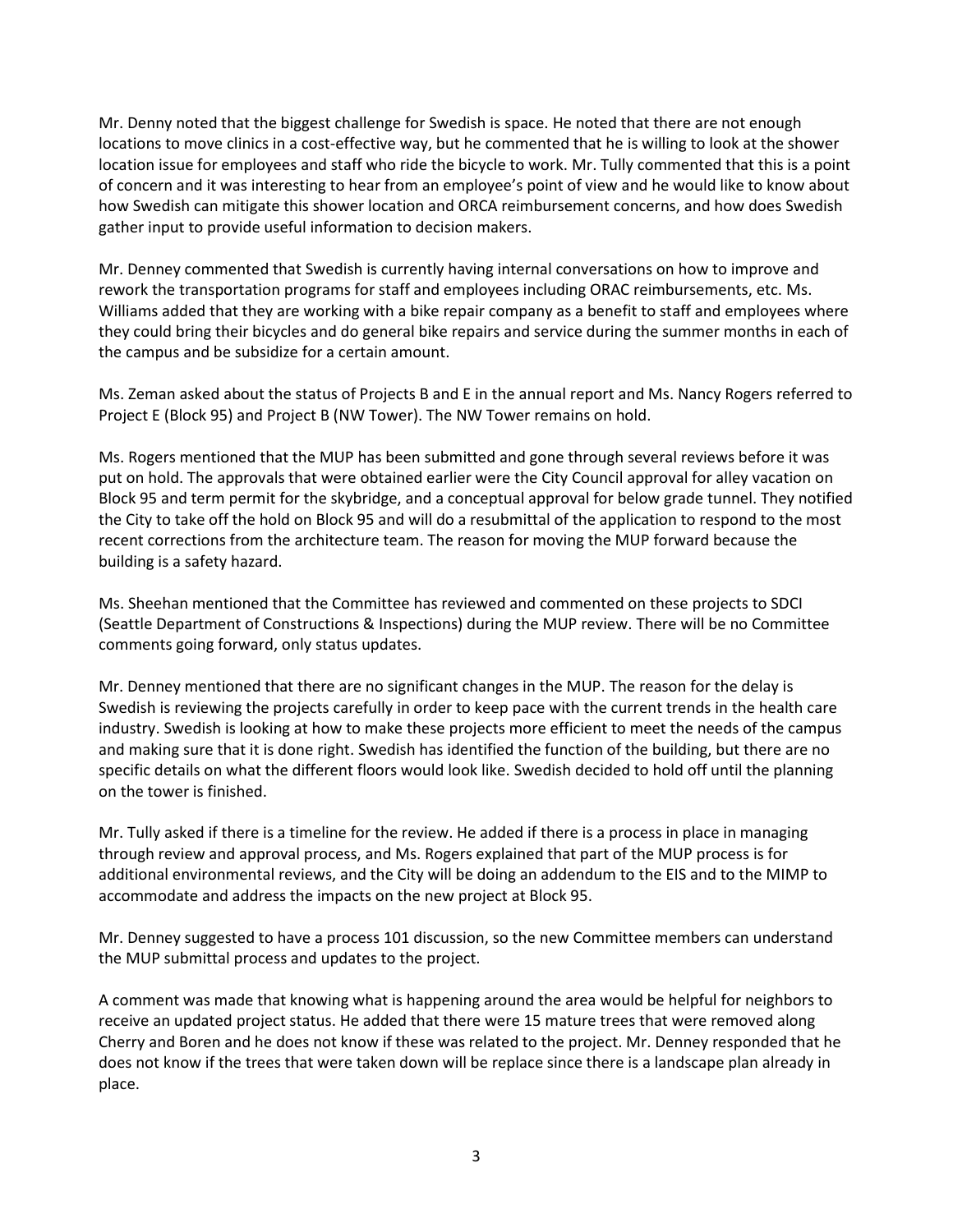Mr. Tully commented as a good point of communication to provide and set expectations, and outreach to the community so the neighbors would know what is happening or what is being taken away.

Mr. Ted Klainer asked if the public benefits needs to start before the project moves forward, and Mr. Denney mentioned that there is a sequence of events and the investment for the NW Tower is tied to capital projects for improvements and not an operating expense. He added that if Swedish gets its approval, it would take a year or so before the actual demolition of the building will start.

Ms. Zeman mentioned that she is a patient care giver and talked about the importance of a nature scenery particularly trees for healing and asked if there are any building design plans to have an outdoor garden space for patients for the new tower. Mr. Denney commented that part of the redesign and the design concept for the tower will include a cutout that faces north to decrease the amount of natural light and a green roof.

Mr. Tully commented that it would be a good idea to do a review of the design concept of the projects for the new Committee members at the next meeting to address the questions about open space, landscaping etc.

Mr. Klainer commented about the construction activities across First Hill and requiring construction workers park on the streets rather than occupy the visitor and patient garages and he asked if Swedish has any plans to address these issues. Mr. Denney mentioned that any information about construction and where to park are outlined in the CMP (Construction Management Plan).

## **4. Public Comments**

Mr. Tully opened the discussion for public comments. There were no public comments.

#### **5. Committee Deliberation**

Mr. Tully opened the discussion for committee deliberation.

Mr. Tully recapped the discussion and follow up at the next meeting including an update on the TMP, a request to understand the taking down of the mature trees and what will be the next steps and how to address the tree plantings. In addition, the Committee would like to get a briefing on how open space, landscaping, green space is being proposed and approved and how will Swedish will implement the desire to integrate a patient care space.

The Committee would also like to see a detailed update on the EIS plans, requirements, and timelines and how the project will address it. He also added about the bicycle infrastructure and shower locations and having a clear understanding about what facilities are available to address the needs of staff and employees.

Mr. Denney added that Swedish will provide data on the SOV rate compared to last year and a better update on the street cars. Mr. Klainer added about an update on the funding for the First Hill Mile. Ms. Zeman also added an update on the pedestrian safety as condition by the City Council. Ms. Sheehan commented that any pedestrian safety operations can be addressed by SDOT.

Swedish has its own transportation engineer that has been updating the EIS, but not sure if a crosswalk analysis was done along the oxygen farm and Boren St.